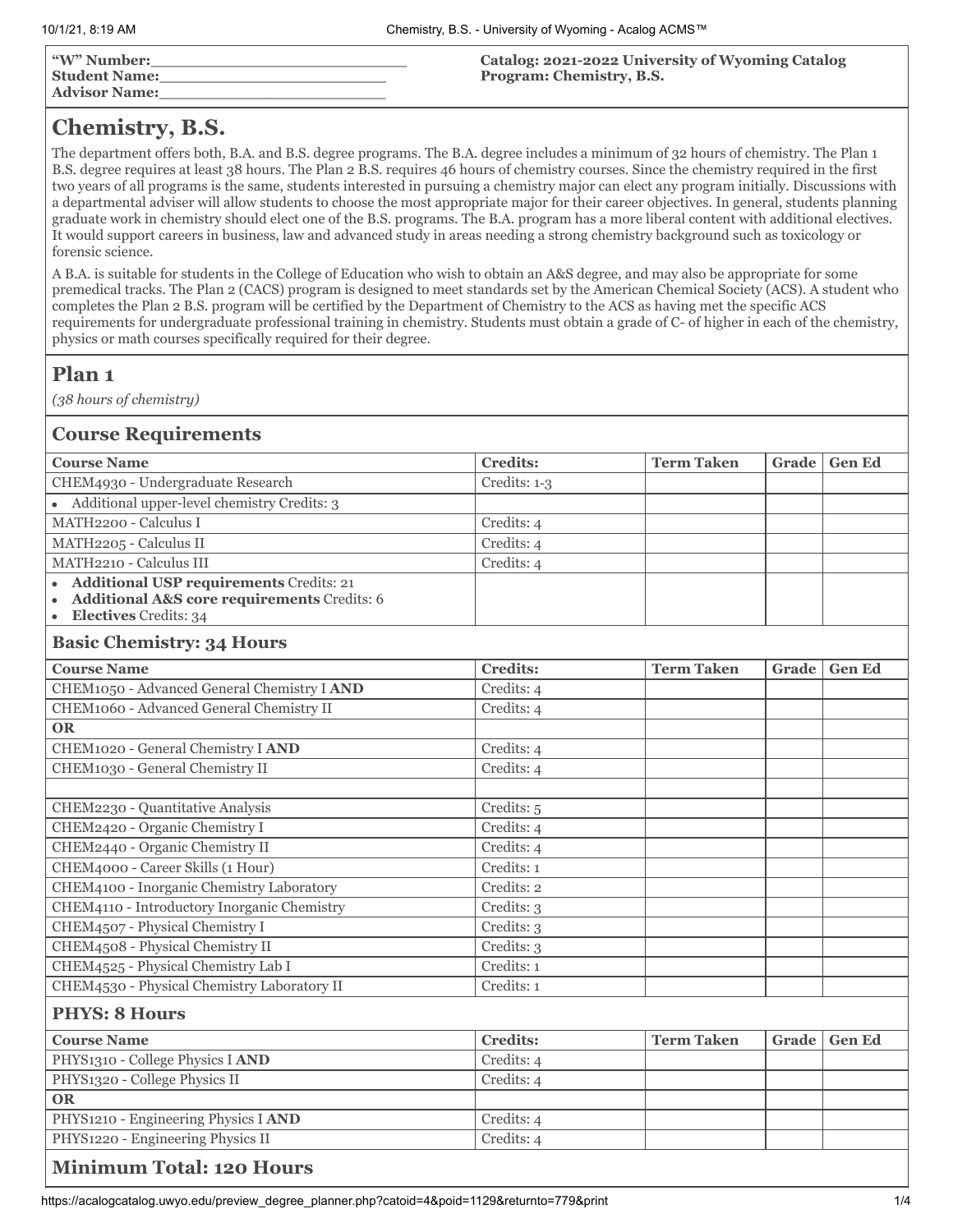## **Plan 2 (CACS)**

*(46 hours of chemistry)*

| <b>Course Requirements</b>                                                                                                       |                 |                   |       |               |
|----------------------------------------------------------------------------------------------------------------------------------|-----------------|-------------------|-------|---------------|
| <b>Course Name</b>                                                                                                               | <b>Credits:</b> | <b>Term Taken</b> | Grade | <b>Gen Ed</b> |
| CHEM4930 - Undergraduate Research                                                                                                | Credits: 1-3    |                   |       |               |
| • Additional upper-division chemistry Credits: 2-3                                                                               |                 |                   |       |               |
| MATH2200 - Calculus I                                                                                                            | Credits: 4      |                   |       |               |
| MATH2205 - Calculus II                                                                                                           | Credits: 4      |                   |       |               |
| MATH2210 - Calculus III                                                                                                          | Credits: 4      |                   |       |               |
| <b>Additional USP requirements Credits: 21</b><br>Additional A & S core requirements Credits: 6<br><b>Electives</b> Credits: 4-6 |                 |                   |       |               |
| <b>Basic Chemistry: 41-42 Hours</b>                                                                                              |                 |                   |       |               |
| <b>Course Name</b>                                                                                                               | <b>Credits:</b> | <b>Term Taken</b> | Grade | <b>Gen Ed</b> |
| CHEM1050 - Advanced General Chemistry I AND                                                                                      | Credits: 4      |                   |       |               |
| CHEM1060 - Advanced General Chemistry II                                                                                         | Credits: 4      |                   |       |               |
| <b>OR</b>                                                                                                                        |                 |                   |       |               |
| CHEM1020 - General Chemistry I AND                                                                                               | Credits: 4      |                   |       |               |
| CHEM1030 - General Chemistry II                                                                                                  | Credits: 4      |                   |       |               |
|                                                                                                                                  |                 |                   |       |               |
| CHEM2230 - Quantitative Analysis                                                                                                 | Credits: 5      |                   |       |               |
| CHEM2420 - Organic Chemistry I                                                                                                   | Credits: 4      |                   |       |               |
| CHEM2440 - Organic Chemistry II                                                                                                  | Credits: 4      |                   |       |               |
|                                                                                                                                  |                 |                   |       |               |
| CHEM4400 - Biological Chemistry                                                                                                  | Credits: 3      |                   |       |               |
| <b>OR</b>                                                                                                                        |                 |                   |       |               |
| MOLB3610 - Principles of Biochemistry                                                                                            | Credits: 4      |                   |       |               |
| <b>OR</b>                                                                                                                        |                 |                   |       |               |
| MOLB4600 - Advanced Biochemistry                                                                                                 | Credits: 3      |                   |       |               |
|                                                                                                                                  |                 |                   |       |               |
| CHEM4000 - Career Skills (1 Hour)                                                                                                | Credits: 1      |                   |       |               |
| CHEM4100 - Inorganic Chemistry Laboratory                                                                                        | Credits: 2      |                   |       |               |
| CHEM4110 - Introductory Inorganic Chemistry                                                                                      | Credits: 3      |                   |       |               |
| CHEM4230 - Instrumental Methods of Chemical Analysis                                                                             | Credits: 5      |                   |       |               |
| CHEM4507 - Physical Chemistry I                                                                                                  | Credits: 3      |                   |       |               |
| CHEM4508 - Physical Chemistry II                                                                                                 | Credits: 3      |                   |       |               |
| CHEM4525 - Physical Chemistry Lab I                                                                                              | Credits: 1      |                   |       |               |
| CHEM4530 - Physical Chemistry Laboratory II                                                                                      | Credits: 1      |                   |       |               |
| <b>PHYS: 8 Hours</b>                                                                                                             |                 |                   |       |               |
| <b>Course Name</b>                                                                                                               | <b>Credits:</b> | <b>Term Taken</b> | Grade | <b>Gen Ed</b> |
| PHYS1310 - College Physics I AND                                                                                                 | Credits: 4      |                   |       |               |
| PHYS1320 - College Physics II                                                                                                    | Credits: 4      |                   |       |               |
| <b>OR</b>                                                                                                                        |                 |                   |       |               |
| PHYS1210 - Engineering Physics I AND                                                                                             | Credits: 4      |                   |       |               |
| PHYS1220 - Engineering Physics II                                                                                                | Credits: 4      |                   |       |               |
| <b>Computer Science: 3 Hours</b>                                                                                                 |                 |                   |       |               |
| <b>Course Name</b>                                                                                                               | <b>Credits:</b> | <b>Term Taken</b> | Grade | <b>Gen Ed</b> |
| STAT2050 - Fundamentals of Statistics                                                                                            | Credits: 4      |                   |       |               |
| CHEM4515 - Applied Mathematics in Physical Chemistry I                                                                           | Credits: 3      |                   |       |               |
| COSC1010 - Introduction to Computer Science I                                                                                    | Credits: 4      |                   |       |               |
| <b>Program Supporting Courses: 18 Hours</b>                                                                                      |                 |                   |       |               |

A group of courses selected to further the career objectives of the individual student. These are chosen after consultation with the departmental adviser and must subsequently be approved by the departmental Undergraduate Studies Committee. A grade of C- or higher is required for all program supporting courses.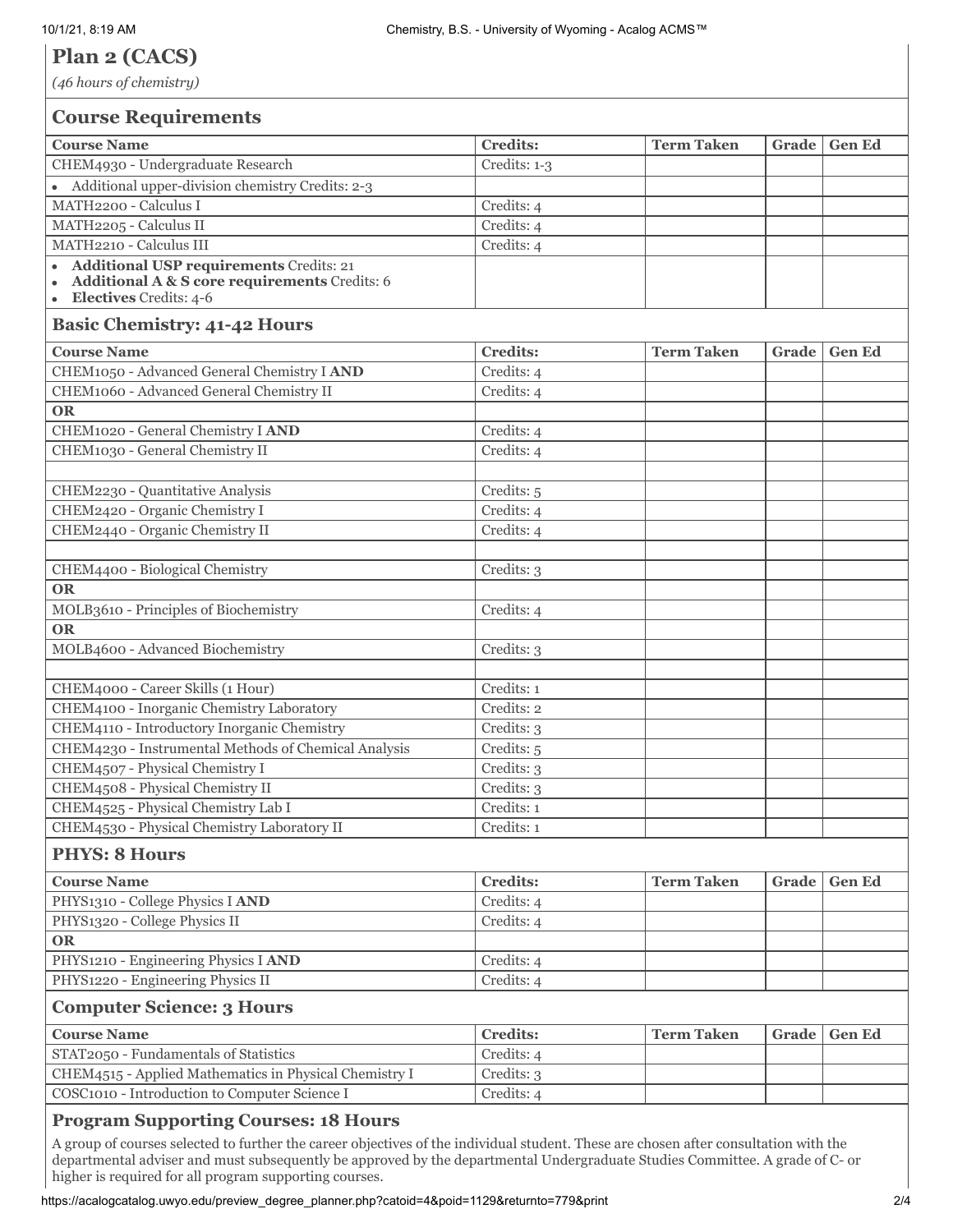| <b>Minimum Total: 120 Hours</b>                                                                 |                 |                   |       |               |  |  |
|-------------------------------------------------------------------------------------------------|-----------------|-------------------|-------|---------------|--|--|
| <b>Suggested Program for a Bachelor's Degree in Chemistry</b><br>(Freshman and Sophomore Years) |                 |                   |       |               |  |  |
| <b>Suggested Course Sequence</b>                                                                |                 |                   |       |               |  |  |
| <b>Freshman Year: Fall</b>                                                                      |                 |                   |       |               |  |  |
| <b>Course Name</b>                                                                              | <b>Credits:</b> | <b>Term Taken</b> | Grade | <b>Gen Ed</b> |  |  |
| CHEM1050 - Advanced General Chemistry I                                                         | Credits: 4      |                   |       |               |  |  |
| <b>OR</b>                                                                                       |                 |                   |       |               |  |  |
| CHEM1020 - General Chemistry I                                                                  | Credits: 4      |                   |       |               |  |  |
|                                                                                                 |                 |                   |       |               |  |  |
| ENGL1010 - College Composition and Rhetoric                                                     | Credits: 3      |                   |       |               |  |  |
| MATH2200 - Calculus I                                                                           | Credits: 4      |                   |       |               |  |  |
| • A&S Core or University Studies Requirements Credits: 3-4                                      |                 |                   |       |               |  |  |
| Total: 14-15 Hours                                                                              |                 |                   |       |               |  |  |
| <b>Freshman Year: Spring</b>                                                                    |                 |                   |       |               |  |  |
| <b>Course Name</b>                                                                              | <b>Credits:</b> | <b>Term Taken</b> | Grade | <b>Gen Ed</b> |  |  |
| CHEM1060 - Advanced General Chemistry II                                                        | Credits: 4      |                   |       |               |  |  |
| <b>OR</b>                                                                                       |                 |                   |       |               |  |  |
| CHEM1030 - General Chemistry II                                                                 | Credits: 4      |                   |       |               |  |  |
|                                                                                                 |                 |                   |       |               |  |  |
| MATH2205 - Calculus II<br>A&S core or University Studies requirements Credits: 6-8              | Credits: 4      |                   |       |               |  |  |
|                                                                                                 |                 |                   |       |               |  |  |
| Total: 14-16 Hours                                                                              |                 |                   |       |               |  |  |
| <b>Sophomore Year: Fall</b>                                                                     |                 |                   |       |               |  |  |
| <b>Course Name</b>                                                                              | <b>Credits:</b> | <b>Term Taken</b> | Grade | <b>Gen Ed</b> |  |  |
| CHEM2420 - Organic Chemistry I                                                                  | Credits: 4      |                   |       |               |  |  |
| MATH2210 - Calculus III (B.S. requirement)                                                      | Credits: 4      |                   |       |               |  |  |
|                                                                                                 |                 |                   |       |               |  |  |
| PHYS1310 - College Physics I                                                                    | Credits: 4      |                   |       |               |  |  |
| <b>OR</b>                                                                                       |                 |                   |       |               |  |  |
| PHYS1210 - Engineering Physics I                                                                | Credits: 4      |                   |       |               |  |  |
| <b>OR</b><br>PHYS1110 - General Physics I                                                       | Credits: 4      |                   |       |               |  |  |
|                                                                                                 |                 |                   |       |               |  |  |
| A&S core or University Studies requirements Credits: 3-4<br>$\bullet$                           |                 |                   |       |               |  |  |
| Total: 15-16 Hours                                                                              |                 |                   |       |               |  |  |
| <b>Sophomore Year: Spring</b>                                                                   |                 |                   |       |               |  |  |
| <b>Course Name</b>                                                                              | <b>Credits:</b> | <b>Term Taken</b> | Grade | <b>Gen Ed</b> |  |  |
| CHEM2440 - Organic Chemistry II                                                                 | Credits: 4      |                   |       |               |  |  |
| CHEM2230 - Quantitative Analysis                                                                | Credits: 5      |                   |       |               |  |  |
|                                                                                                 |                 |                   |       |               |  |  |
| PHYS1320 - College Physics II                                                                   | Credits: 4      |                   |       |               |  |  |
| <b>OR</b>                                                                                       |                 |                   |       |               |  |  |
| PHYS1220 - Engineering Physics II                                                               | Credits: 4      |                   |       |               |  |  |
| <b>OR</b>                                                                                       |                 |                   |       |               |  |  |
| PHYS1120 - General Physics II                                                                   | Credits: 4      |                   |       |               |  |  |
| A&S core or University Studies requirements Credits: 3-4                                        |                 |                   |       |               |  |  |
| Total: 15-16 Hours                                                                              |                 |                   |       |               |  |  |
|                                                                                                 |                 |                   |       |               |  |  |